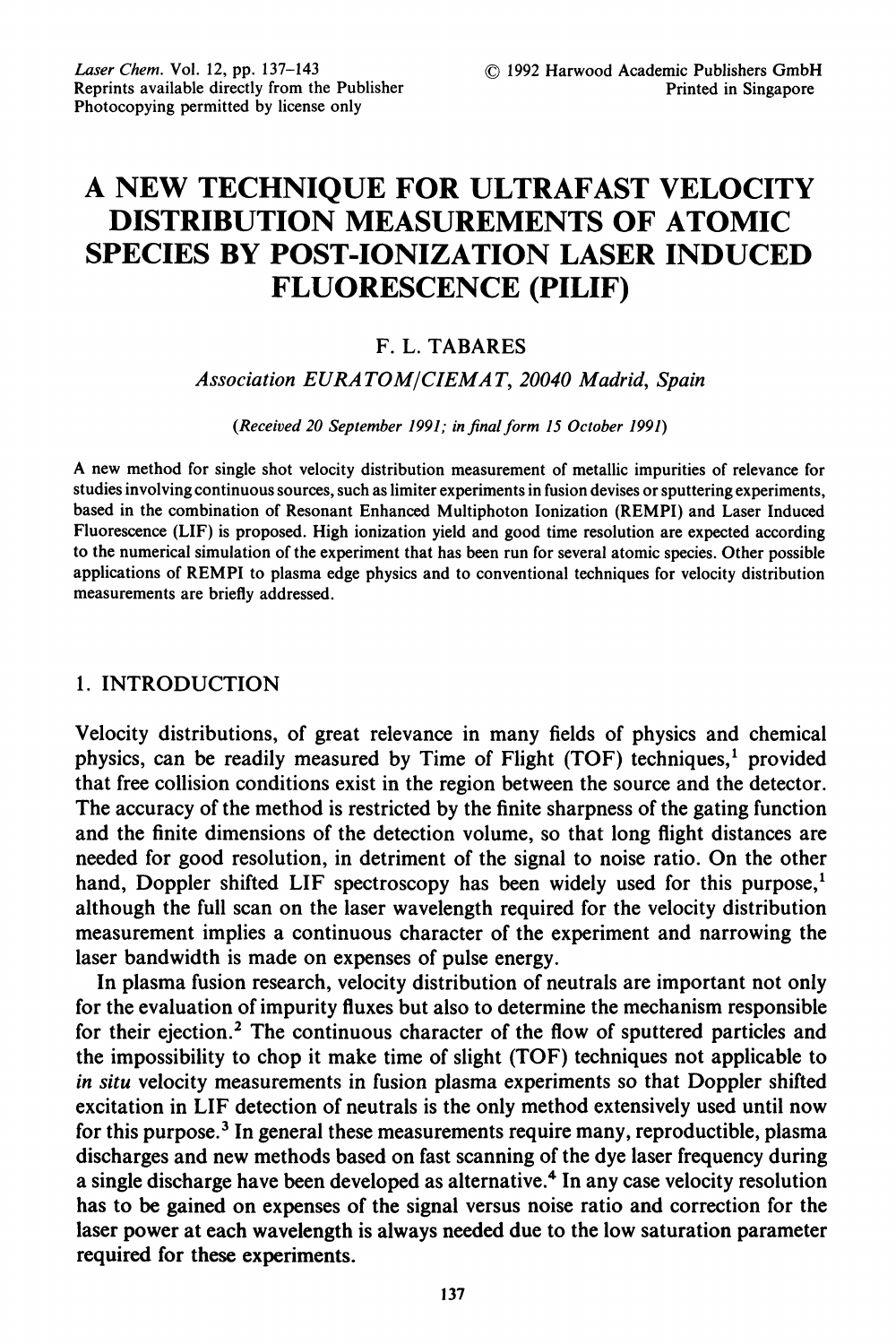In the present work a new method for single shot, in situ velocity distribution measurements based on REMPI in combination with Laser Induced Fluorescence (LIF), of relevance for impurity flux determinations in fusion plasma research is proposed, altogether with some other applications.

#### 2.1 PILIF Experiment

The proposed experiment consist on crossing two laser beams (the ionizing and probing ones) in the scattering volume and to record the time evolution of the LIF signal after complete ionization has taken place. After the detection volume has been depleted of neutral atoms by the REMPI process an spatial hole in terms of neutral density is formed. As the sputtered atoms start to fill it, the density in the observation volume will continuously increase and therefore the LIF signal when used as a density diagnostic, i.e. bandwidth greater than the Doppler profile. This last requirement restricts the proposed experiment to those atomic systems where metastable levels do not act as a sink of the laser-populated level, as in 3 level systems.

Assuming a well collimated atomic beam with a given velocity distribution  $f(v)$ and a scattering volume with dimensional parallel to the travelling direction  $\ell$  the density at a given time after ionization is given by:

$$
n(t) = n(0) \times \left[ t/\ell \int_0^{\ell/t} f(v)v dv + \int_{\ell/t}^{\infty} f(v) dv \right]
$$
 (1)

where  $n(0)$  stands for the density of neutrals before ionization takes place.

The accuracy of the velocity distribution obtained with method will be limited by that of the scattering volume dimensions and its resolution by the dimensions themselves and the minimum sampling interval, ultimately limited by the lifetime of the excited level, providing that ionization takes place in a large extend during the ionizing pulse.

The velocity distribution function,  $f(v)$ , can be reconstructed from the time evolution of the LIF signal by applying the expression:

$$
f(v) = -\frac{1}{n(0)} \times \frac{t^3}{\ell} \times \frac{\delta^2 n(t)}{\delta^2 t}
$$
 (2)

where  $v$  in the case of a point source, far away from the scattering volume, is simply given by  $\ell/t$ .

The most appealing way to carry out the experiment would be by using the same experiment set-up as for LIF detection. This in many instances consists of a dye laser pumped by an excimer one, typically XeCL at 308 nm, so that a 4.03 eV high power photon source is readily available. This photon energy combined with that of the pumping photon is able to bring all the neutral atoms to the ionization continuum in most of the metals typically monitored in limiter experiments. Table I shows some of them: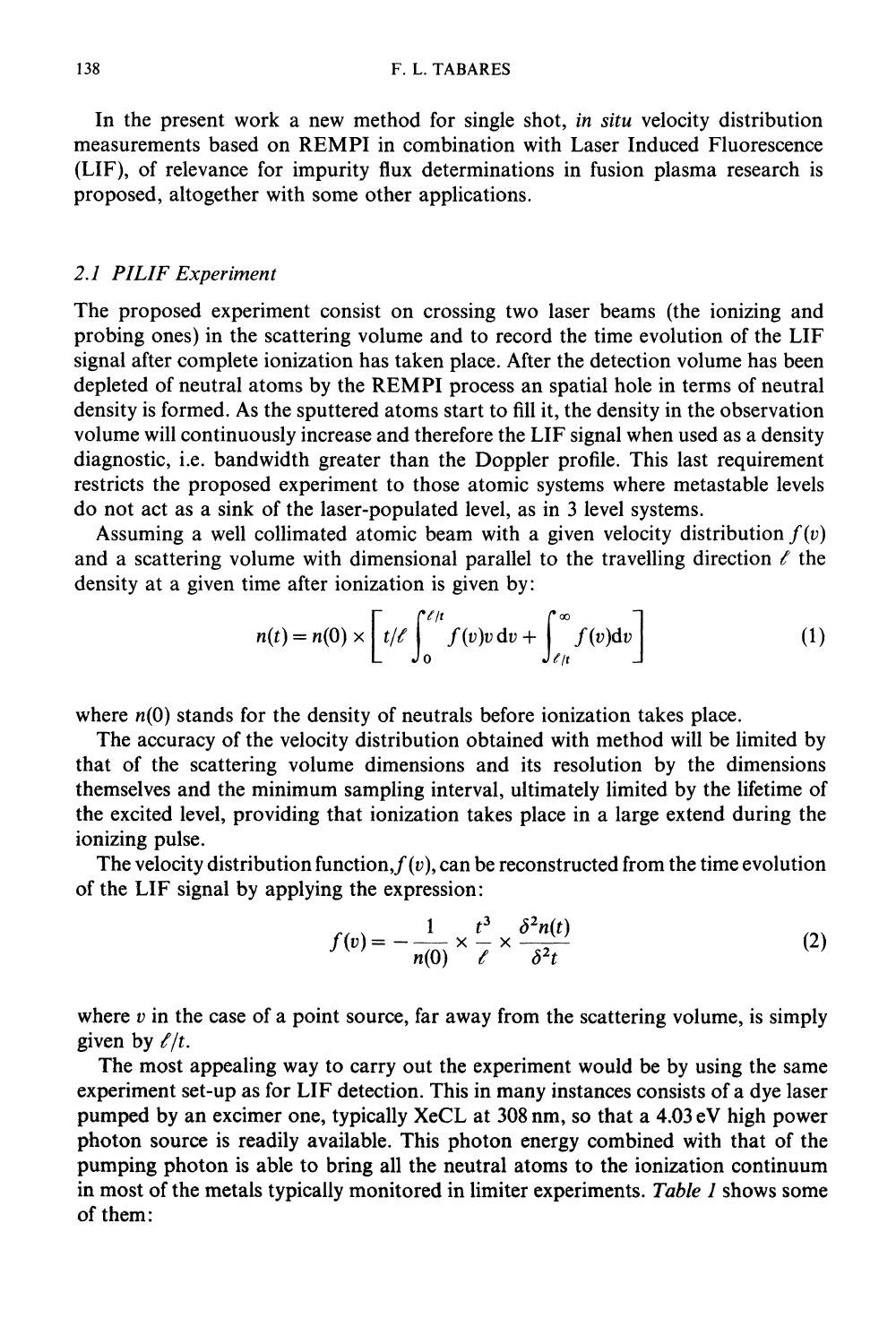| таріс І |                                         |                          |
|---------|-----------------------------------------|--------------------------|
| Atom    | <i>Excitation, nm <math>(eV)</math></i> | <i>Ionization</i> $(eV)$ |
| Fe I    | 302.0(4.11)                             | 3.79                     |
| Cr1     | 428.9 (2.92)                            | 3.85                     |
| Til     | 293.3 (4.23)                            | 2.61                     |
| Bel     | 234.9 (5.28)                            | 4.04                     |

Table 1

In order to completely ionize all the atoms in the sampling volume, the right splitting of the excimer power into direct (ionizing) beam and pumping one has to be made. That in principle will depend on the particular atomic system under consideration, but a simple calculation based on the rate equations for a three level system plus ionization<sup>5</sup> shows that if, for example, a 0.5 Jul/pulse XeCl laser and a ratio 1:1 between the power used to pump the dye laser and that of the ionizing beam are used, so that a modest 50  $\mu$ Jul/pulse UV radiation is obtained after frequency doubling, still high enough to saturate the resonant transition ( $S = 150$  for Be,  $S = 100$ for Fe, focussing in  $2 \times 2$  mm<sup>2</sup>), ionization will take place to a 100% in a time shorter than the laser pulse (15 to 20nsec), even if the excimer radiation is focussed in an area several times larger, thus minimizing alignment problems. As an example, Figure <sup>1</sup> shows the results for the Fe atom assuming an excimer laser square pulse of 20 nanoseconds and an ionization cross section, for the excited atom, of  $10^{-18}$  cm<sup>2</sup>.



Figure 1 Calculated ionization yield of Fe atoms as a function of probe and ionizing laser powers at the end of a 20 nanoseconds pulse.  $U_{\text{Sautration}} = 70 \text{ KWats/cm}^2 \times \text{nm}$ .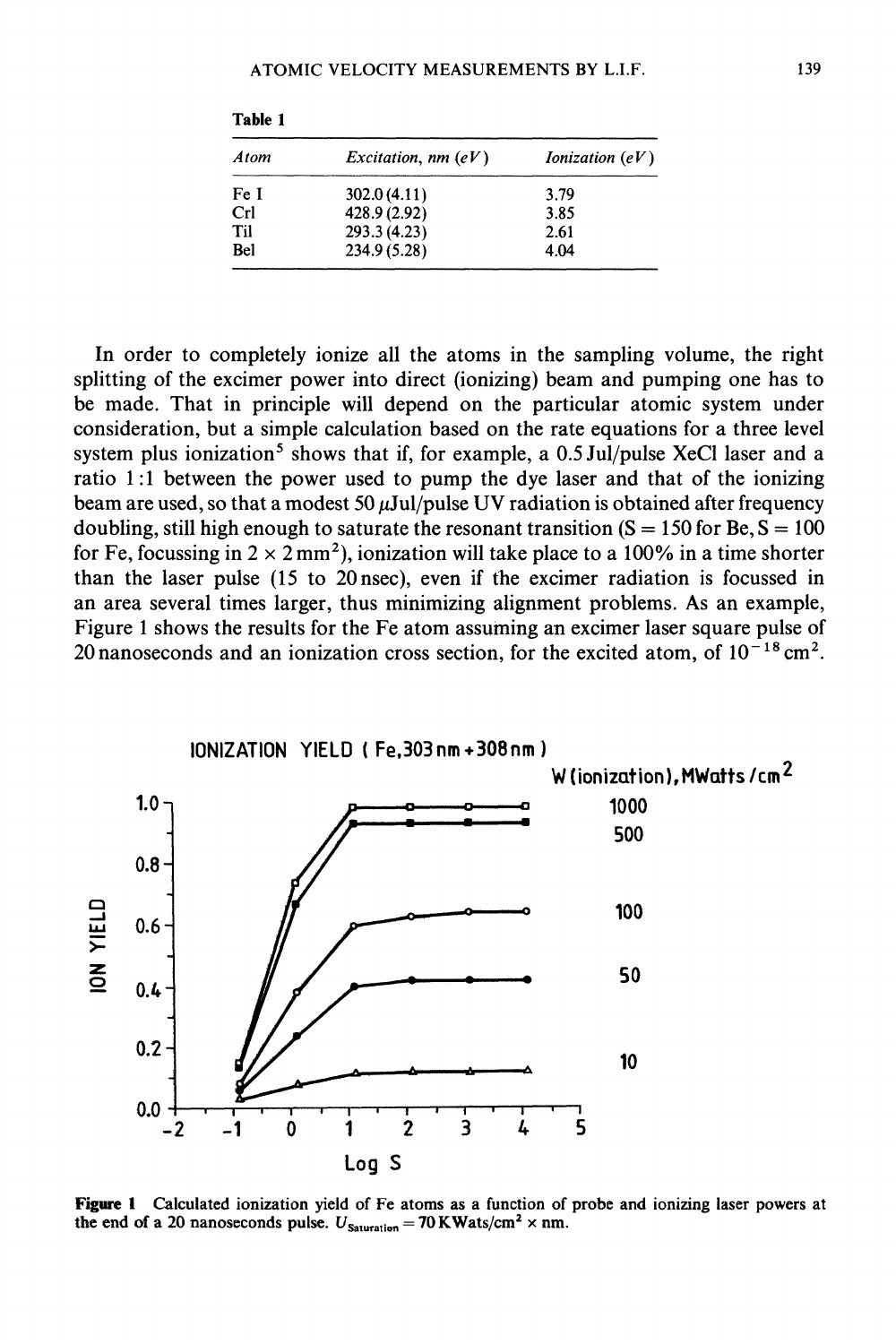The conditions used for the simulation are similar to that used for REMPI detection of Fe atoms in sputtering experiments<sup>6</sup>. As it can be seen a high degree of ionization is expected even at relatively low saturation parameter and modest excimer laser power.

Sampling of the LIF signal in a relevant time scale could be achieved by optically delaying successive reflections of the probing laser or by using a long pulse dye laser (several hundred nanoseconds) and crossing the excimer at the beginning of the pulse, thus obtaining a continuous LIF signal. The first scheme implies long distances (optical delay > pulse duration) and correction for the laser divergence, so that the second scheme will be more feasible. Due to the short time required by the TOF exeriment (see below) synchronization of the two lasers should not be critical.

#### 2.2 Model Calculation for Extended Sources

The time evolution predicted by Eq. <sup>1</sup> is not directly applicable to extended sources as one has a limiter experiments. Convolution over all the emitter area and the different paths across the sampling volume depending on geometry, as well as attenuation through the plasma edge has to be taken into account.

The resuls of the calculation for a Be bar limiter, where a 0.6 cm diameter hole is used to look at the scattering volume, a prism of  $2 \times 2 \times 4$  mm placed at 1 cm from the limiter in this simulation (see Figure 2) are displayed in Figure 3. Plasma edge temperature and density profiles as well as ionization and excitation rate constants are the same as in Ref. 7. No contribution to the refilling of the hole due to CX or electron recombination is considered as they are expected to be not fast enough to effectively complete with the direct flux of sputtered atoms in the relevant time scale. A cosine distribution for sputtered particles is assumed.

As it can be seen in Fig 3a, discrimination between sputtering (Thompson model) and thermal distributions should be obvious even in a short time after the ionizing pulse  $(t = 0)$ . It must be recalled at this point that accurately measuring the Doppler profile for a thermal distribution requires an extremely narrow laser bandwidth, not always available. A higher resolution in this case, by PILIF will be easily achieved by simply enlarging  $\ell$ . A factor of two in the binding energy will be also distinguishable after several tens of nanosecond. Figure 3b shows the velocity distributions for these two cases  $(Eb = 3.32$  eV and 1.66 eV respectively) as they would be measured by Doppler shift in the same geometry and plasma edge conditions.

# 3. EXPERIMENTAL SET-UP

The available experimental set-up, where the proposed experiment will be undertaken, has been previously described.<sup>8</sup> Basically, a DC Glow Discharge in an inert gas (He, Ar) is produced, the stainless steel chamber acting as the cathode  $(= 17\% \text{ Cr})$ . The sputtered Cr atoms are detected by LIF at 429 nm (two level system) by using an excimer pumped (XeCI) dye laser (Lambda Physik LPX 205i- ibid. FL 3002E). The available bandwidth can be reduced from 0.2 to  $0.04 \text{ cm}^{-1}$  by an intracavity etalon,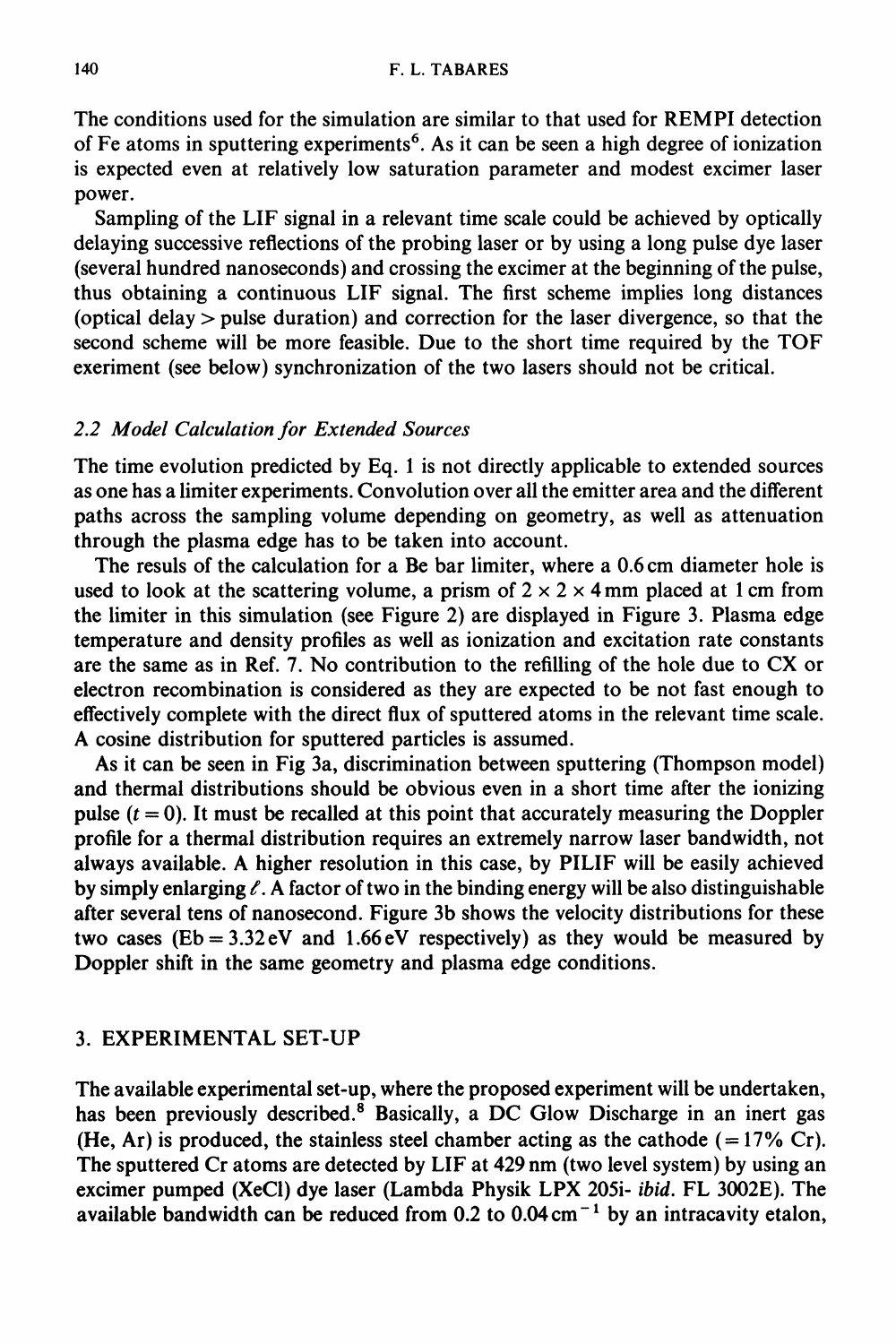

Figure 2 Geometry assumed in the model calculation for a Be limiter. The interaction with the plasma is assumed to take place within a rectangle of 2 cm wide and 4cm high. See text for the rest of the parameters used.

so that a velocity resolution of  $\approx 0.5$  Km/s can be obtained for the standard Doppler shifted LIF experiment (see Figure 3b), providing that saturation of the transition is avoided  $(S = 0.6 \text{ kW/cm}^{-2} \text{ s}^{-1})$ . Splitting of the excimer radiation at 308 nm will still allow 200 mJ/pulse for the ionizing beam and  $>$  20 mJ/pulse for pumping of the transition, so that the required conditions for the REMPI-LIF experiment can be easily fulfilled, even without focussing of either laser beam. A flashlamp-pumped dye laser (1 J/pulse, pulse duration  $\approx 1 \,\mu s$ , bandwidth  $\approx 1 \,\text{nm}$ ), presently under construction, will be used for "long time" excitation under saturation conditions. The LIF time evolution will be recorded in <sup>a</sup> fast digital oscilloscope (Tektronix DSA 601,1 GS/s) and the data transferred to a PC. Synchronization of the excimer and the dye laser beams will be achieved by optically delaying part of the 429 nm radiation used to trigger the excimer laser via a fast photodiode.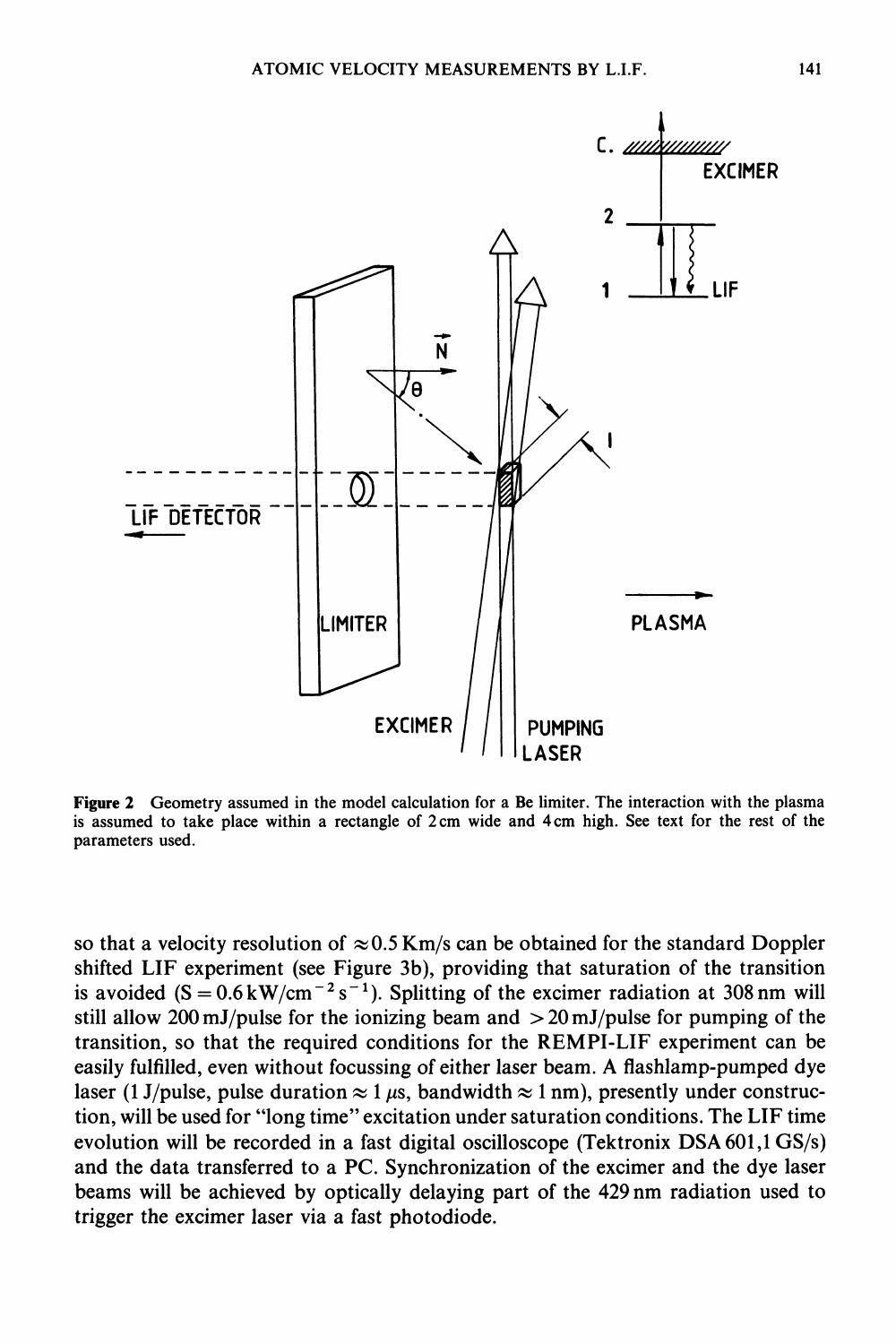

Figure 3 Results from the model calculation: (a) Time evolution of the LIF signal. Thompson model for Eb (Be) = 3.32 eV (top) and Eb = 1.66 (middle) and thermal distribution (bottom) for  $T = 2000$  K. (b) Velocity distribution along the detection line of sight for the  $Eb = 3.32$  and  $Eb = 1.66eV$  cases for the same geometry as above.

# 4. OTHER EXPERIMENTS

The good spatial and temporal resolution of laser diagnostics could be used in the REMPI experiments to probe the plasma edge. Although no detailed calculations have been performed yet, the screening properties of the plasma edge could, in principle, be tested without perturbing other plasma parameters in combination with